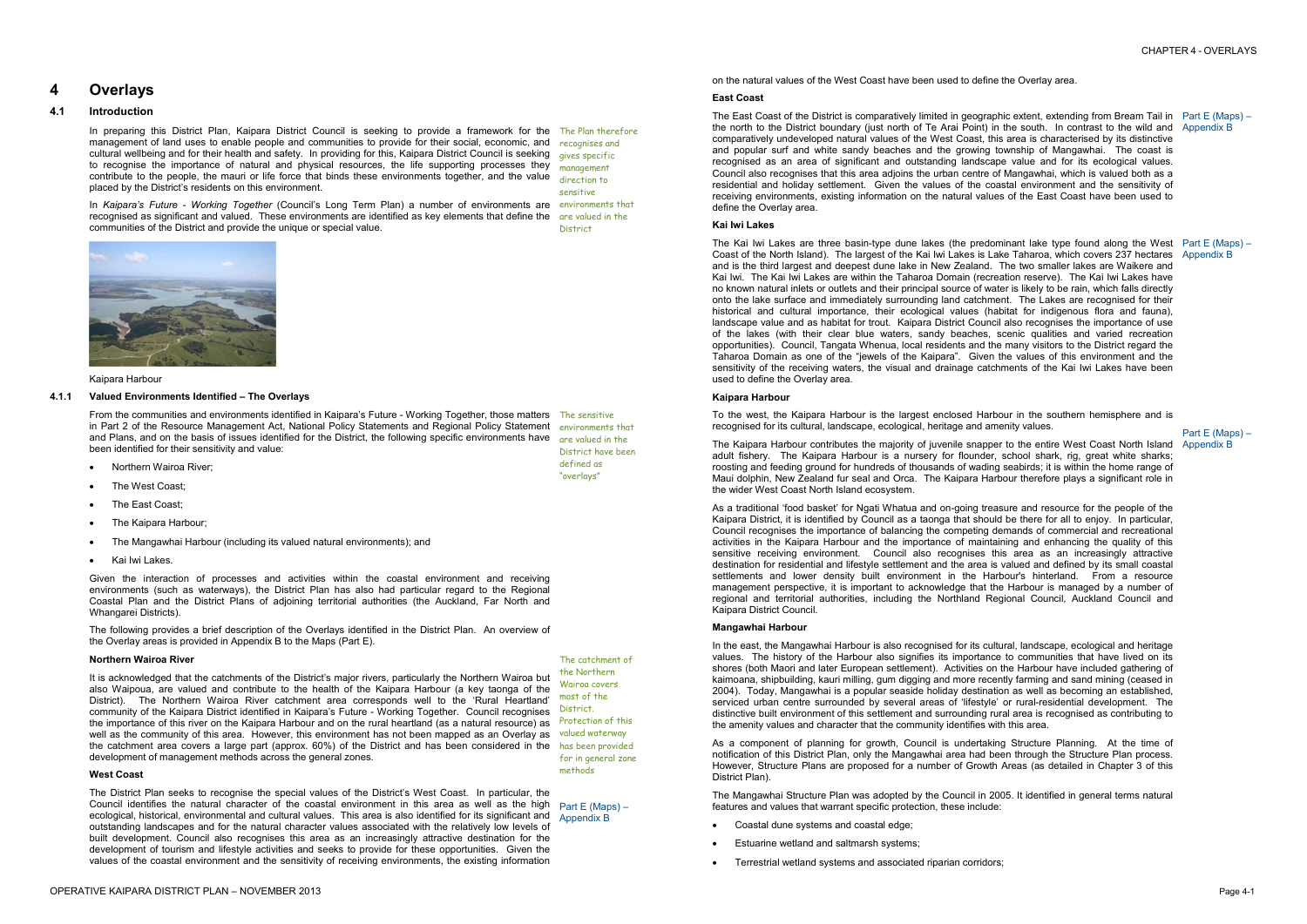- · Significant areas of contiguous bush remnants and regenerating bush shrubland areas;
- · Visually prominent ridgelines;
- Significant wildlife habitats and corridors; and
- The Brynderwyn Range.

OPERATIVE KAIPARA DISTRICT PLAN – NOVEMBER 2013 Page 4-2

Since adoption of the Structure Plan a number of rural-residential subdivisions and other developments have been approved, several of which have resulted in significant protection and enhancement of 'valued natural environments'. The Council supports such initiatives.

District Plans must give effect to national and regional policy statements. A revised New Zealand Coastal Policy Statement was made operative in December 2010, after the hearing of submissions on the Proposed Plan. The Council will undertake a scoping exercise to identify any amendments needed to the District Plan to give effect to the New Zealand Coastal Policy Statement 2010 as soon as practicable.

This Chapter is intended to provide an overall direction established by the District Plan for the You can check if Environment Overlays and identify how this will be implemented (the methods) through the District Plan.

While growth and further subdivision, including rural-residential development, is expected in the Mangawhai Harbour Overlay Council is also seeking that as an outcome of this growth, these natural values are mapped and appropriately protected and/or enhanced. Part E (Maps) – Appendix B

In this respect, this Chapter identifies significant management issues and the Objectives, Policies and an Overlay. Look on Methods employed by Council (through the District Plan and beyond) to address these issues.

The Chapter concludes on the Environmental Outcomes that are intended to be delivered by <sub>Maps</sub> implementing the District Plan, with respect to values in the Environmental Overlay areas. It is noted that the Rules to give effect to the objectives and policies in this Section are provided in the Zone Chapters of the District Plan.

In summary, before you use this Chapter of the District Plan, check:

The Northland Regional Council notified their Regional Policy Statement in October 2012. The Proposed Regional Policy Statement includes mapping of natural character and natural features of the coastal environment. As noted above, the mapping of Overlays in the District Plan is based on existing available information and there is still work required to bring more detailed mapping of values into the District Plan (e.g. those features that contribute to natural character of the coastal environment). Once the Regional Policy Statement is operative Council will review the defined Overlay areas, particularly for the West and East Coast Overlays, and other plan provisions to ensure the District Plan gives effect to the Regional Policy Statement.

- $✓$  That the property for development / subdivision is in an Overlay (Map Series 1, Part E).
	- □ If it isn't, the objectives and policies of this Chapter don't apply.
	- $\boxtimes$  If it is, you need to look at the relevant Rules of the Zone Chapter and where relevant using the relevant performance standards for the Overlay your property is in.
- ˛ If you comply with the Performance Standards for the Zone (including the Overlay you are in), you don't need to look further at this Chapter.

# **4.2 How to Use This Chapter of the District Plan**

4.3.1 There is a need to provide for the appropriate use and development of the natural and physical The Objectives resources in all Overlays (except Kai Iwi Lakes) in order to provide for the social, economic and and Policies seek **cultural wellbeing of people, communities and the region.** 

Some activities have a functional need to be in a coastal location and have access to the resources of the *coastal environment. For example, this would include activities requiring access to the sea, such as wharves and boat haul-out facilities or activities such as renewable energy generation (e.g. wind and wave resources of the coastal environment). These activities can be important for the well-being of the community. It is important they are able to be established in a range of suitable locations, recognising*  that there is potential for conflict between these activities and other values and activities in the coastal *environment.* 

If you don't comply with those Performance Standards, you will need to consider the relevant assessment criteria. In considering a Resource Consent application Council will exercise its discretion (Discretionary Activities) or will limit its discretion to identified matters (Restricted Discretionary Activities) in order to consider how the activity contributes to or is not contrary to the objectives and policies of the Plan. In addition, for Discretionary or Non-Complying Activity Resource Consent applications Council will consider how your proposal contributes to achieving the objectives and policies of this Chapter, as well as those of Chapter 2. Issues, Objectives and Policies within each Chapter of the Plan are presented in no particular order of importance.

For clarity, if your property is within or partially within an Overlay, the provisions of this Chapter of the Plan relate only to that part of the property within the Overlay.

Maps of the District showing the location of the Environmental Overlay areas are included in the Appendices to the District Plan Maps in Part E of the Plan.

Use and Development **Strategy** 

There are a number of small settlements along the West Coast that are recognised and valued for their *special sense of place and 'amenity'. While it is anticipated that there will be on-going growth and development of these settlements, it is recognised that without management direction, this growth and development has the potential to adversely impact on these values.* 

In summary, if your property or site for development is in an Overlay you start by checking whether your proposal meets the Performance Standards for a Permitted Activity (set out in the Rules for your Zone (Part B of the District Plan). If it does, you don't need a Resource Consent. If your proposal doesn't meet these standards, or it's a subdivision, you will need Resource Consent to allow you to do it. The matters that will be considered in a Resource Consent are set out in the assessment criteria for the Rules. In addition, if the Consent is large or complex, Council will consider how your proposal contributes to achieving the objectives and policies of this Chapter (Sections 4.4 and 4.5).

your property is in Map Series 1 of the District Plan

Part B of the District Plan

Sections 4.4 and

4.5

If you need to prepare a Resource Consent application for your proposed development or subdivision, Council has prepared a guide that sets out the process and information they want to assist them in processing your application. This guide can be obtained from Council's offices or their website: [www.kaipara.govt.nz](http://www.kaipara.govt.nz)

# **4.3 Significant Issues for Environmental Overlay Areas**

*The Plan seeks to provide for the appropriate use and development of natural and physical resources in*  the District. However, it is recognised that the environments of the Overlays and their values means that some limitations need to be placed on development in some of these areas, particularly in respect of the *coastal environment. The Plan seeks to provide for an appropriate management regime that is designed*  to recognise and respond to the fact that the environmental values (including the natural character of the *coastal environment) change from place to place. The focus of any management response under the Plan will be to avoid, remedy or mitigate significant environmental effects of appropriate subdivision and development on the values associated with a particular overlay.* 

to respond to these Issues

## **West Coast**

**4.3.2 Activities on the foreshore and adjacent coastal margins have the potential to compromise the**  The Objectives **natural character and quality of the coastal environment, particularly its wilderness and the low**  and Policies seek **level of built form and development.** 

to respond to these Issues

*The West Coast is valued for its natural character including landscape and ecological values. The current low levels of development in this environment contribute to these values. Whilst seeking to enable compatible land uses, Council recognises that some activities are a potential 'threat' to these natural character values, particularly intensive built development. The natural character of the West Coast includes the natural processes and quality of the receiving environment. It is acknowledged that*  the quality of this environment has the potential to be adversely impacted by land uses on the adjoining *catchment discharging to the West Coast.* 

*Associated with the use of the West Coast is the provision of access. Continuing development including*  tourism growth has the potential to put additional pressure on access to, and the use of, the Coast which *may adversely affect the natural, cultural and amenity values associated with this environment.* 

*The 'wilderness' aspect of the West Coast has been identified by the community as meaning the experiential values, including its remoteness, scenic and amenity values, and the high energy coast.*

**4.3.3 The amenity of existing coastal settlements has the potential to be compromised by inappropriate**  Chapter 3 – Land **development.** 

# **East Coast**

**4.3.4 Activities on the foreshore and adjacent coastal margins have the potential to compromise the natural character, quality and amenity of the coastal environment.** 

*The East Coast has a long history of resource and land use. However, it is recognised that this environment is valued for its natural character; particularly landscape values. Whilst seeking to enable compatible land uses, Council recognises that some activities are a potential 'threat' to these natural character values, particularly intensive built development and some land use activities.* 

*Maintaining the quality of the coastal receiving environment of the East Coast is recognised as a significant factor contributing to the sense of place and value of this environment (e.g. tourism, recreation and residential amenity values). It is recognised that the quality of this environment has the potential to be adversely impacted by land uses on the adjoining catchment discharging to the coast.*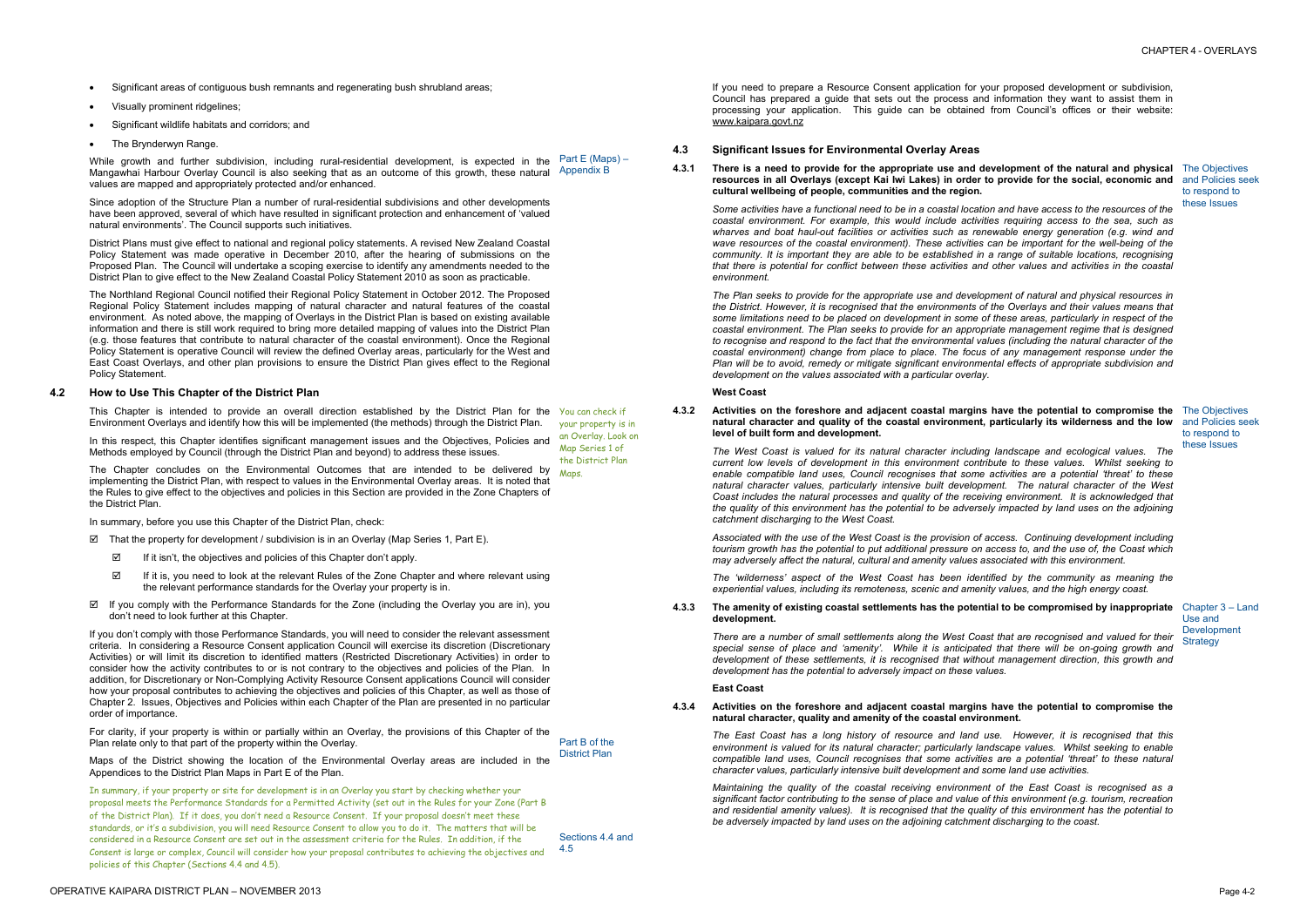## **4.3.5 Land use and development on the foreshore and adjacent coastal margins has the potential to restrict public access to and along the East Coast.**

*The East Coast is valued for its recreation use. With on-going subdivision and development pressure in this environment, there is potential for public access to and along the East Coast to be compromised. It is considered that, given the anticipated population growth in this area, there is demand for continued improvements to public access to and along the coast.* 

## **Kai Iwi Lakes**

## **4.3.6 Pristine and limited water supply to the Lakes is potentially compromised by land use activities and activities on the water surface, particularly nutrient input from farming, forestry and development in surrounding areas.**

# 4.3.7 Human activities can impact on the high levels of amenity (visual and aural) of the Kai Iwi Lakes **and surrounds.**

*The catchment of the Kai Iwi Lakes has been modified, including significant clearance of indigenous forest for pasture and forestry. Such activities have the potential to generate effects that will impact on the water quality of the lakes. For example, pastoral farming can result in compaction of soils and decreased infiltration, diminished riparian vegetation and increased runoff, which can result in increased*  nutrients in the water. Activities on the surface of the water, including recreation activities, also have the *potential to increase discharge of pollutants to the Lakes' environment.* 

*Reduced water quality has the potential to adversely affect the values of the Lakes, including vegetation and habitats in and along the lake edges. This also adversely affects people's enjoyment of these features and use of the lakes for scenic or landscape and recreational activities.* 

*The low levels of development and perceptions of 'naturalness' contribute to the visual and aural amenity of the Kai Iwi Lakes. Some activities, for example building development and some recreation activities, have the potential to adversely impact on these amenity values.* 

# **Kaipara Harbour**

- **4.3.8 Land use and development on the catchment of the Kaipara Harbour significantly contributes to the social and economic wellbeing of the community. However, some activities in the catchment have the potential to degrade the values of these sensitive environments, and may result in:** 
	- · **Loss of public access to and along the Harbour;**
	- · **Adverse impacts on ecological values and habitats;**
	- · **Changes to landscape;**
	- · **Loss of amenity values;**
	- · **Loss of cultural and heritage sites; and**
	- · **Degradation of water quality.**

*The land within the Kaipara Harbour Overlay is under pressure for on-going land use and development. This development is important for the social and economic wellbeing of the community. Council seeks to provide a win-win scenario: protecting and enhancing the identified values of the harbours while providing opportunities for development (e.g. agriculture, tourism, recreation, fishing, marine based industries, aquaculture).* 

*As use and development of land within the Kaipara Harbour Overlay is intensifying, the need for management of these activities to recognise and balance the values associated with these environments is increasing. For example:* 

- · *Increased residential development has the potential to impact on the water quality of the harbour, through the cumulative impact of increased discharges. This in turn can have adverse impacts on people's enjoyment and recreational use of these environments and on other economic opportunities for these environments (e.g. aquaculture);*
- · *While intensified development in the harbour catchment will increase pressure for recreation and access to the coast and harbours, without appropriate management, such development has the potential to restrict public access;*
- · *There is limited information available on the location of heritage sites and features in the Kaipara Harbour Overlay. Unmanaged development has the potential to result in the unintentional loss of such sites and features; and*
- · *Sporadic residential subdivision in the Kaipara Harbour Overlay has the potential to adversely affect the distinct and unique character of the coastal environment.*

### **Mangawhai Harbour**

- **4.3.9 Land use and development in the Mangawhai Harbour Overlay significantly contributes to the social and economic wellbeing of the community. However, some activities in the Overlay have the potential to degrade the values of these sensitive environments, and may result in:** 
	- · **Loss of public access to and along the Harbour;**
	- · **Adverse impacts on ecological values and habitats;**
	- · **Changes to landscape;**
	- · **Loss of amenity values;**
	- · **Loss of cultural and heritage sites; and**
	- · **Degradation of water quality.**

*The land within the Mangawhai Harbour Overlay is under pressure for on-going land use and development. This development is important for the social and economic wellbeing of the community. Council seeks to provide a win-win scenario: protecting and enhancing the identified values of the harbours while providing opportunities for development (e.g. agriculture, tourism, recreation, fishing, marine based industries, aquaculture).* 

*As use and development of land within the Mangawhai Harbour Overlay is intensifying, the need for management of these activities to recognise and balance the values associated with these environments is increasing. For example:* 

- · *Increased urban development has the potential to impact on the water quality of the harbour, through the cumulative impact of increased discharges. This in turn can have adverse impacts on people's enjoyment and recreation use of these environments and on other economic opportunities for these environments (e.g. aquaculture). At the same time, subdivisions and developments that result in protection or enhancement of natural environments can reduce sediment and waste discharges to streams and the harbour;*
- · *The Mangawhai harbour is valued for its recreational use. While intensified development in the Mangawhai Harbour Overlay will increase pressure for recreation and access to the coast and harbour, without appropriate management, such development has the potential to restrict public access. At the same time, land subdivision provides a good opportunity to secure long term public access to the Harbour and significant natural features, through reserves, esplanade reserves / strips and access strips. The waterways that feed the harbour are also important for both their water quality and as potential public access ways to the Coastal Marine Area. It is considered that, given the anticipated population growth in the wider Mangawhai harbour area, there is demand for continued improvements to public access to and along waterways that provide access to the harbour and coastal environment;*
- · *There is limited information available on the location of heritage sites and features within the Mangawhai Harbour Overlay. Unmanaged development has the potential to result in the unintentional loss of such sites and features; and*
- · *Sporadic residential subdivision in the Mangawhai Harbour Overlay has the potential to adversely affect the distinct and unique character of the coastal environment.*
- **4.3.10 Water quality and natural character of waterways and ultimately the harbours is potentially compromised by land use activities adjacent to these waterways.**

*The catchment of the Mangawhai Harbour has been extensively modified, including significant clearance of indigenous forest and drainage of wetlands for pasture and more recently residential and ruralresidential activities. Such activities have the potential to generate adverse effects on the waterways which ultimately flow into the harbour (taonga for the District). While Council expects ongoing subdivision and development in the Mangawhai Harbour Overlay, this development needs to be undertaken with care, resulting in improved protection of the valued natural environments in this area.* 

**4.3.11 A lack of integrated and sustainable management of land adjacent to waterways has the potential to adversely impact on those features and elements which significantly contribute to the landscape and ecological values of the wider area.**

*Remnant terrestrial and wetland vegetation, shrubland and forest areas, as well as the waterways and wetlands, significantly contribute to the landscape and ecological values of the wider catchments (e.g. the Mangawhai area). Loss or damage to these elements would therefore have adverse effects beyond the immediate site.*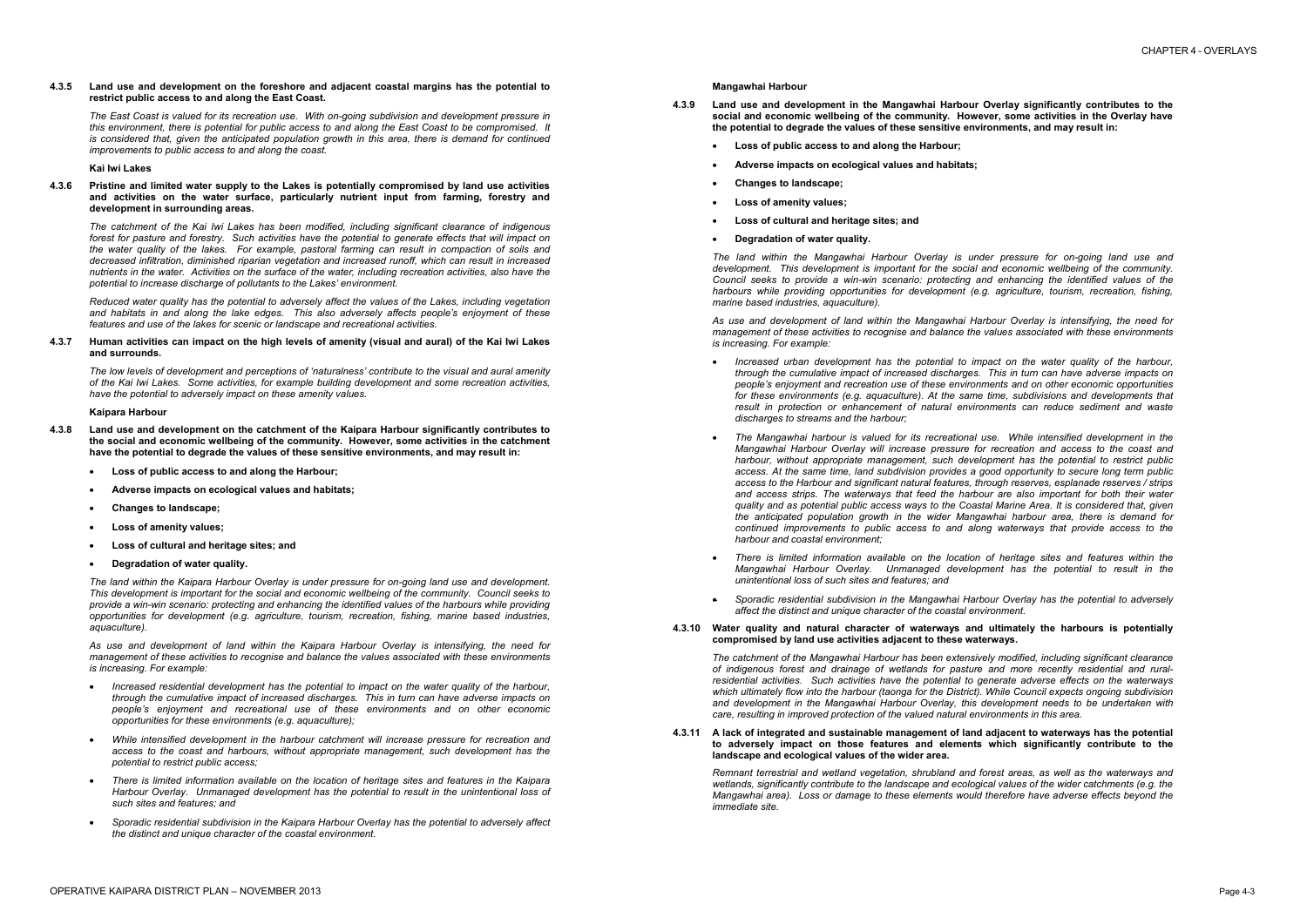and 4.4.2

| 4.4    | <b>Objectives</b>                                                                                                                                                                 |                                               |
|--------|-----------------------------------------------------------------------------------------------------------------------------------------------------------------------------------|-----------------------------------------------|
|        | In addition to the District Wide Strategic Objectives the following Objectives apply:                                                                                             |                                               |
|        | <b>All Overlays</b>                                                                                                                                                               |                                               |
| 4.4.1  | To promote the preservation, restoration, rehabilitation and enhancement of the natural character Issues 4.3.1,<br>of the coastal environment.                                    | 4.3.2 and 4.3.3                               |
| 4.4.2  | To enable subdivision, land use and development in the Overlays, where it recognises and $lssues 4.3.2 -$<br>provides for:                                                        | 4.3.11                                        |
|        | The protection of natural character; and<br>$\bullet$                                                                                                                             |                                               |
|        | Maintenance or enhancement of the water quality of receiving environments; and<br>$\bullet$                                                                                       |                                               |
|        | Maintenance or enhancement of amenity values; and<br>$\bullet$                                                                                                                    |                                               |
|        | Any other specific values identified in an Overlay.<br>$\bullet$                                                                                                                  |                                               |
| 4.4.3  | To maintain and enhance public access to and along the Coastal Marine Area in the Overlays.                                                                                       | $Issues$ 4.3.1.<br>4.3.5, 4.3.8, 4.3.9        |
| 4.4.4  | To recognise the functional need for activities in the coastal environment and encourage greater Issue 4.3.1<br>integration of landward and maritime land use planning.           |                                               |
|        | <b>West Coast</b>                                                                                                                                                                 |                                               |
| 4.4.5  | To recognise and provide for the wilderness aspect of the coastal environment (as an amenity Issues 4.3.2 and<br>value).                                                          | 4.3.3                                         |
| 4.4.6  | Public access to and along the Coastal Marine Area of the West Coast Overlay is compatible with Issue 4.3.2<br>the protection of natural character and recognises amenity values. |                                               |
| 4.4.7  | To recognise wind energy as a significant natural resource in the West Coast Overlay.                                                                                             | Is sue 4.3.1                                  |
|        | <b>Kai Iwi Lakes</b>                                                                                                                                                              |                                               |
| 4.4.8  | To enable land use and development in the Kai Iwi Lakes Overlay, only where it is compatible Issues 4.3.6 and<br>with:                                                            | 4.3.7                                         |
|        | The protection of natural character and landscapes; and<br>$\bullet$                                                                                                              |                                               |
|        | Maintaining and enhancing the water quality of the lakes; and<br>$\bullet$                                                                                                        |                                               |
|        | Maintaining and enhancing the significant social and cultural values associated with the<br>$\bullet$<br>lakes.                                                                   |                                               |
|        | Kaipara Harbour                                                                                                                                                                   |                                               |
| 4.4.9  | To recognise and provide for the protection of habitats and ecological values.                                                                                                    | Is sue 4.3.8                                  |
| 4.4.10 | To recognise and where appropriate protect cultural, heritage and amenity values, including the Issues 4.3.2 and<br>special rural character of the Kaipara Harbour hinterland.    | 4.3.8                                         |
|        | Mangawhai Harbour                                                                                                                                                                 |                                               |
| 4.4.11 | To recognise and provide for the protection of habitats and ecological values.                                                                                                    | Issues 4.3.9 and<br>4.3.11                    |
| 4.4.12 | To recognise and where appropriate protect cultural, heritage and amenity values, including the<br>special sense of place of land within the Mangawhai Harbour Overlay.           | $\textsf{lssues}\,4.3.1,$<br>4.3.9 and 4.3.11 |
| 4.4.13 | To enable growth in the Mangawhai Harbour Overlay in a manner that protects and enhances the<br>identified valued natural environments which includes:                            |                                               |
|        | Coastal dune systems and coastal edge;<br>$\bullet$                                                                                                                               |                                               |
|        | <b>Estuarine wetland and saltmarsh systems;</b><br>$\bullet$                                                                                                                      |                                               |
|        | Terrestrial wetland systems and associated riparian corridors;<br>$\bullet$                                                                                                       |                                               |
|        | Significant areas of contiguous bush remnants and regenerating bush shrubland areas;<br>$\bullet$                                                                                 |                                               |
|        | <b>Visually prominent ridgelines;</b><br>$\bullet$                                                                                                                                | Issues 4.3.9 and                              |
|        | Significant wildlife habitats and corridors; and<br>$\bullet$                                                                                                                     | 4.3.10                                        |
|        | The Brynderwyn Range.<br>$\bullet$                                                                                                                                                |                                               |

# 4.5.2 By managing the location, scale and design of subdivision, use and development to minimise the Objectives 4.4.1, **potential adverse effects on the natural character of the coastal environment.**

Activities with the potential to generate adverse effects on the District's West Coast will be directed to establish in areas that are remote from sensitive adjacent sites, unless the effects of such activities can *be carefully managed and their location in these areas are considered necessary.*

4.5.4 By requiring activities to be developed, sited, designed and operated so as to avoid, remedy or Objectives 4.4.2 **mitigate adverse effects arising from these activities on the natural environment, particularly**  and 4.4.5 **sensitive receiving environments in the West Coast Overlay.** 

Land uses and discharges from activities located within the catchment of the coast can find their way into *this sensitive environment e.g. through watercourses. In conjunction with the Northland Regional Council, the District Plan seeks to ensure that such activities provide appropriate management, including wastewater and stormwater systems to ensure that discharges do not result in adverse effects on sensitive receiving environments.* 

# 4.5.5 By managing the scale, location and design of activities, particularly with respect to built form to Objective 4.4.2 **maintain amenity values (including wilderness aspect) and to protect natural character from**  and 4.4.5 **inappropriate use and development within the West Coast Overlay.**

# **4.5 Policies**

**In addition to the District Wide Strategic Policies, the following Policies apply:** 

*It is also noted that compliance with Regional Council planning instruments may be relevant for activities in the coastal environment.* 

4.5.6 By identifying areas where public access to and along the West Coast needs to be improved and Objective 4.4.6 **where such access needs to be managed.** 

**4.5.1 By encouraging consolidation of coastal settlements where it contributes to the avoidance of**  Objectives 4.4.1 **sprawling or sporadic patterns of development in the coastal environment.** 

Public access to and along the coast is recognised as a matter of national importance. However, it is *acknowledged that such access has the potential to generate potentially adverse effects, particularly on natural character and landscape values. It is proposed that careful management of such access can balance these values and achieve positive environmental outcomes.* 

*Sprawling or sporadic subdivision and development in the coastal environment will be managed and avoided through the consolidation of subdivision and development to within or adjoining existing built up*  areas, as far as practicable. In areas such as the Kai Iwi Lakes where there is no settlement, this will *include discouraging subdivision and development for any residential settlement.* 

Activities with the potential to generate adverse effects on the District's East Coast will be directed to establish in areas that are remote from sensitive adjacent sites, unless the effects of such activities can *be carefully managed and their location in these areas are considered necessary.* 

4.4.2 and 4.4.4

*Natural character of the coastal environment is a matter of national importance. The Plan seeks to provide for activities in the coastal environment, provided that these are designed and managed to recognise and respond to the natural character of the coastal environment and the fact that the natural character of the coast changes from place to place.*

### **West Coast**

**4.5.3 By avoiding, remedying or mitigating the adverse effects of locating those activities which have**  Objective 4.4.2 **the potential to discharge contaminants and adversely impact on sensitive receiving environments within the West Coast Overlay.** 

*While activities have the potential to create adverse visual and amenity impacts, the Plan seeks to manage such activities, e.g. through the establishment of buffers and screening or landscaping to provide effective mechanisms to reduce potential adverse effects, while not placing undue restrictions on activities in the West Coast overlay.* 

**East Coast** 

**4.5.7 By avoiding, remedying or mitigating the adverse effects of locating those activities which have**  Objective 4.4.2 **the potential to discharge contaminants and adversely impact on sensitive receiving environments within the East Coast Overlay.**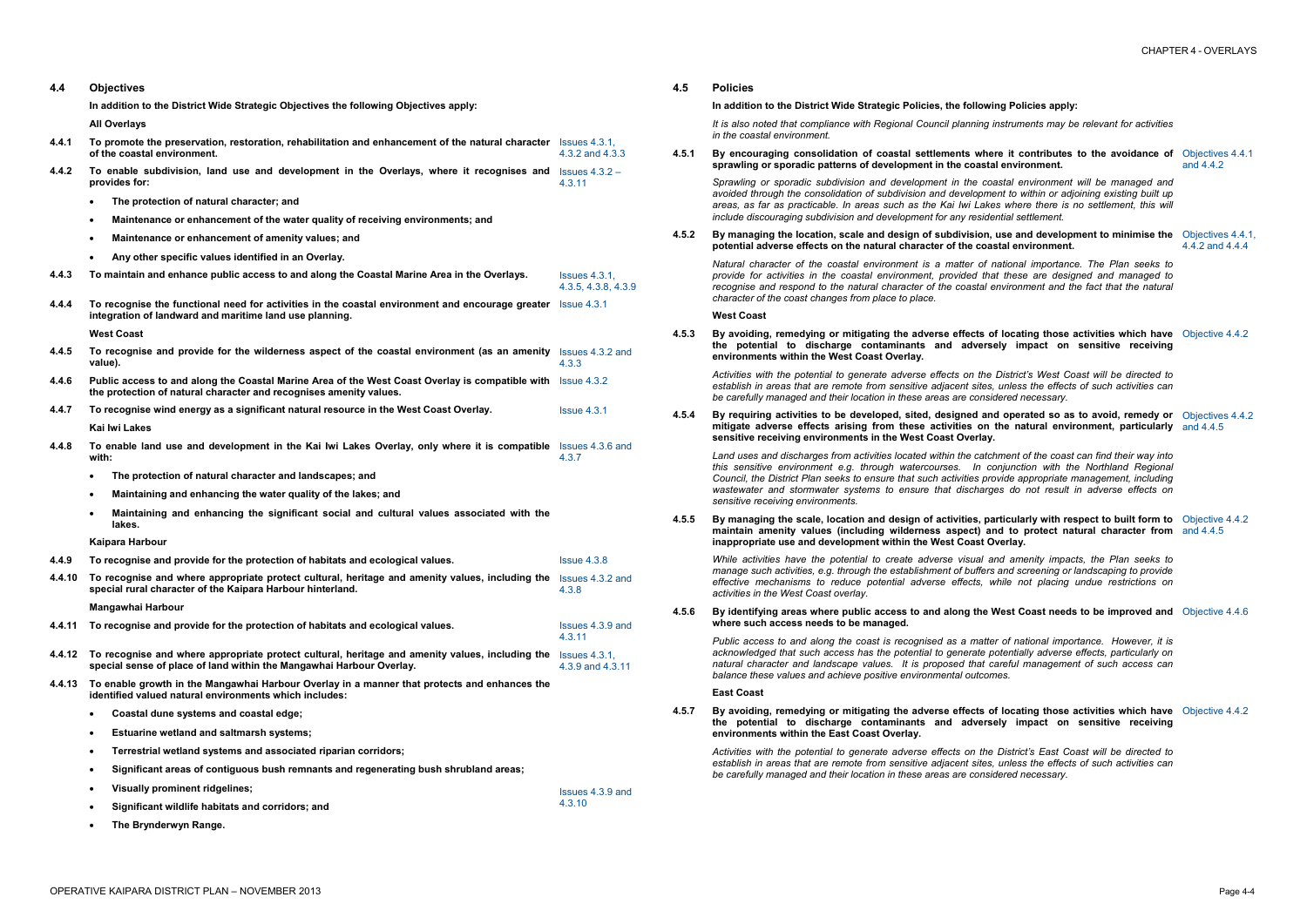**4.5.8 By requiring careful management of land use activities including their location, design and**  Objective 4.4.2 **operational arrangements so as to avoid, remedy or mitigate adverse effects arising from these activities on the sensitive receiving environments in the East Coast Overlay.** 

4.5.9 By managing the scale, location and design of activities, particularly with respect to built form to Objective 4.4.2 **protect natural character from inappropriate use and development and maintain and enhance the amenity values of the East Coast Overlay.** 

*Land uses and discharges from these activities located within the catchment of the coast can find their way into these environments e.g. through stormwater systems or watercourses. In conjunction with the Northland Regional Council, the Plan seeks to ensure that such activities provide appropriate management, including wastewater and stormwater systems to ensure that discharges do not result in adverse effects on sensitive receiving environments.* 

4.5.10 By identifying areas where public access to and along waterways and the Harbour needs to be Objective 4.4.3 **improved, cognisant of the on-going development and population pressure in this area.** 

4.5.11 By avoiding, remedying or mitigating the adverse effects of locating those activities which have Objective 4.4.8 **the potential to discharge contaminants and adversely impact on sensitive receiving environments within the Kai Iwi Lakes Overlay.** 

Activities with the potential to generate adverse effects on the District's Kai Iwi Lakes will be directed to *establish in areas that are remote from this highly sensitive receiving environment.* 

*While activities have the potential to create adverse visual and amenity impacts, the Plan seeks to manage such activities, e.g. through the establishment of buffers and screening or landscaping to provide effective mechanisms to reduce potential adverse effects, while not placing undue restrictions on the ability for such activities to be undertaken in the East Coast Overlay.* 

4.5.12 By managing the scale, location, operation and design of activities, particularly with respect to Objective 4.4.5 **built form and potential aural impacts, to enhance the natural character, landscape and social and cultural values of the Kai Iwi Lakes.** 

It is recognised that activities on land within the Kai Iwi Lakes Overlay have the potential to create *adverse visual and amenity (including noise) impacts. The Plan seeks to carefully manage such activities, e.g. through the establishment of performance standards and requirements for buffers and screening or landscaping to provide effective mechanisms to reduce potential adverse effects.* 

*Public access to and along the coast is recognised as a matter of national importance. The East Coast is identified as an area of on-going population growth and development. Such growth provides an opportunity for Council, through the taking of esplanade reserves and strips, access strips and reserve contributions to improve public access to and along the coast.* 

### **Kai Iwi Lakes**

4.5.15 By identifying areas where public access to and along the Kaipara Harbour needs to be improved, Objective 4.4.3 **cognisant of the on-going development and population pressure in this area.** 

# **Kaipara Harbour**

**4.5.13 By requiring careful management of land use activities including their location, design and**  Objectives 4.4.2, **operational arrangements (including wastewater and stormwater systems) so as to avoid, remedy**  4.4.9 and 4.4.10 **or mitigate adverse effects (including discharges) arising from these activities on sensitive receiving environments.** 

### 4.5.19 By requiring the identification and mapping of areas of valued natural environment at the time of Objective 4.4.13 **subdivision and development.**

*Land uses and discharges from activities located within the land surrounding the Harbour can find their way into these environments through the stormwater system or watercourses. In conjunction with the Northland Regional Council, the Plan seeks to ensure that such activities provide appropriate management, including wastewater and stormwater systems to ensure that discharges do not result in adverse effects on sensitive receiving environments.* 

# **4.5.14 By managing the scale, location and design of activities in the Kaipara Harbour Overlay.** Objectives 4.4.2,

4.4.9 and 4.4.10

*While activities have the potential to create adverse visual and amenity impacts, the Plan seeks to manage such activities, e.g. through the establishment of buffers and screening or landscaping to provide effective mechanisms to reduce potential adverse effects, while not placing undue restrictions on the ability for such activities to be undertaken in the Kaipara Harbour Overlay.* 

*Public access to and along the coast, including harbours, is recognised as a matter of national importance. The land within the Kaipara Harbour Overlay is identified as an area of on-going population growth and development. Such growth provides an opportunity for Council, through the taking of esplanade reserves and strips, access strips and reserve contributions to improve public access to and along the coast.* 

**Mangawhai Harbour** 

**4.5.16 By requiring careful management of subdivision, land use activities including their location,**  Objectives 4.4.2, **design and operational arrangements (including wastewater and stormwater systems) so as to**  4.4.11, 4.4.12 **avoid, remedy or mitigate adverse effects (including discharges) arising from these activities on**  and 4.4.13 **sensitive receiving environments.** 

*Land uses and discharges from activities located within the catchment of the Harbours can find their way into these environments through the stormwater system or watercourses. In conjunction with the Northland Regional Council, the Plan seeks to ensure that such activities provide appropriate management, including wastewater and stormwater systems to ensure that discharges do not result in adverse effects on sensitive receiving environments.* 

# **4.5.17 By managing the scale, location and design of activities in the Mangawhai Harbour Overlay.** Objectives 4.4.2,

4.4.11, 4.4.12

and 4.4.13 *While activities have the potential to create adverse visual and amenity impacts, the Plan seeks to manage such activities, e.g. through the establishment of buffers and screening or landscaping to provide effective mechanisms to reduce potential adverse effects, while not placing undue restrictions on the ability for such activities to be undertaken in the Mangawhai Harbour Overlay.* 

**4.5.18 By identifying areas where public access to and along the Mangawhai Harbour needs to be**  Objective 4.4.3 **improved, cognisant of the on-going development and population pressure in this area.** 

*Public access to and along the coast, including the harbour, is recognised as a matter of national importance. The land within the Mangawhai Harbour Overlay is identified as an area of on-going population growth and development. Such growth provides an opportunity for Council, through the taking of esplanade reserves and strips, access strips and reserve contributions to improve public access to and along the coast.* 

*While the Council anticipates and is planning for on-going subdivision and growth of land within the Mangawhai Harbour Overlay, there are a number of valued natural environments that need protection. At the time of subdivision and development, Council will require that areas of the following natural environments are identified and protected from inappropriate use and development:* 

- · *Coastal dune systems and coastal edge;*
- · *Estuarine wetland and saltmarsh systems;*
- · *Terrestrial wetland systems and associated riparian corridors;*
- · *Significant areas of contiguous bush remnants and regenerating bush shrubland areas;*
- · *Visually prominent ridgelines;*
- · *Significant wildlife habitats and corridors; and*
- · *The Brynderwyn Range.*

*Guidance Notes will be available to provide worked examples of Council's anticipated outcomes for the mapping and protection of valued natural environments within the Mangawhai Harbour Overlay.* 

- **4.5.20 By protecting those areas identified as valued natural environments from inappropriate use and**  Objectives 4.4.1, **development, particularly by:** 
	- · **Locating those activities which have the potential to discharge contaminants and adversely impact on waterways and the sensitive receiving harbours out of these areas;**
	- · **Carefully managing the scale, location, operation and design of activities, particularly in respect to built form and vegetation.**

4.4.2, 4.4.11 and 4.4.13

*Activities with the potential to generate adverse effects on the Mangawhai Harbour will be encouraged to*  establish in areas set back from lakes, rivers and wetland areas that discharge to the Harbour (as areas *identified for their natural value).* 

*It is recognised that activities in valued natural areas (including sensitive receiving catchments and adjacent to lakes, rivers and wetlands) have the potential to create adverse visual and amenity impacts for the wider Harbour catchments. The Plan seeks to carefully manage such activities, e.g. through the establishment of performance standards and requirements for buffers and screening or landscaping to provide effective mechanisms to reduce potential adverse effects.*